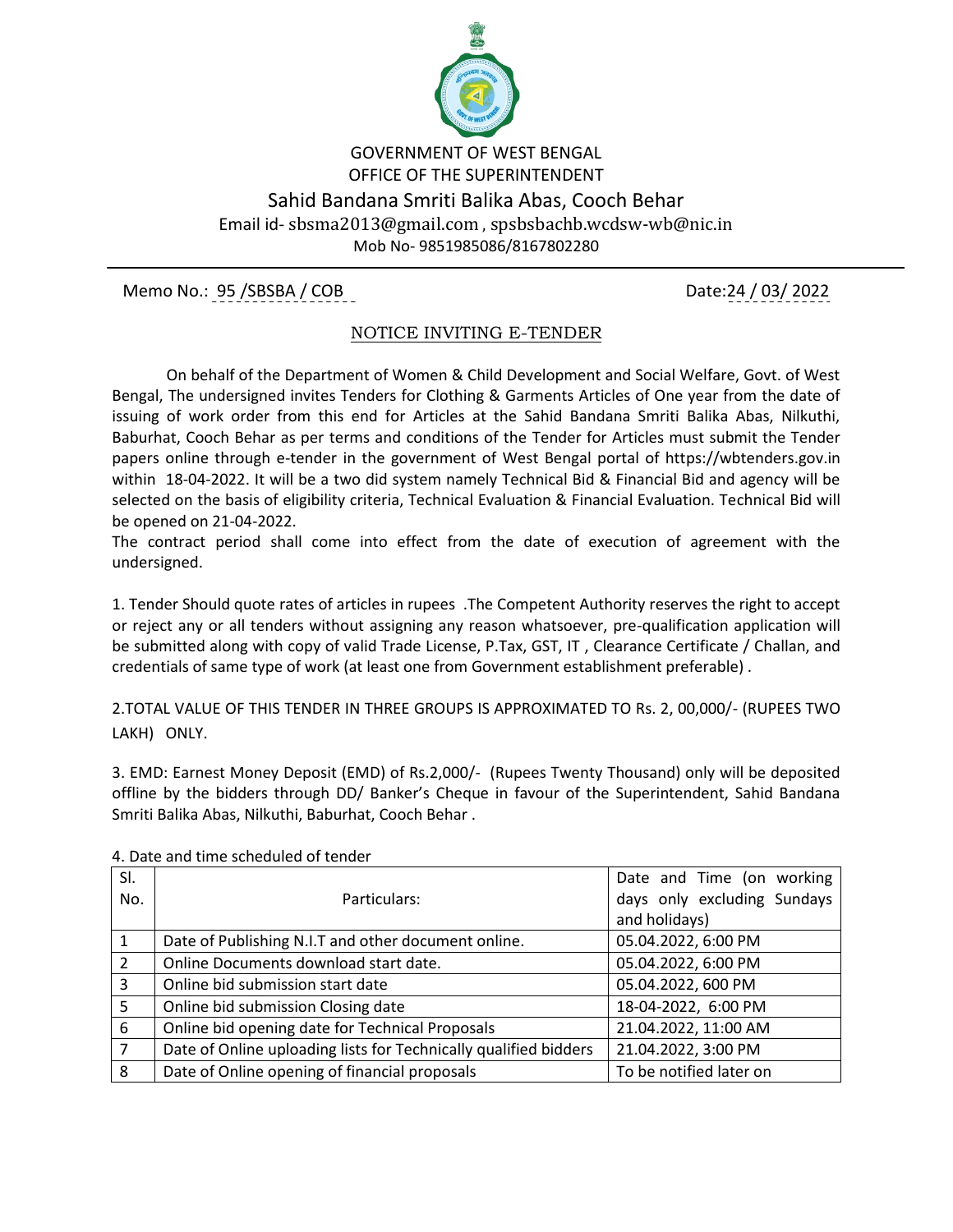5. Documents to be enclosed with Tender ( technical Bid) as stated under:

| SI. | Documents Details :                                              | Remarks: |
|-----|------------------------------------------------------------------|----------|
| No. |                                                                  |          |
| 1.  | Valid & up to date Trade License related to concerned work       |          |
| 2.  | Valid 15-digit Goods & Services Taxpayer Identification          |          |
|     | Number(GSTIN) under GST Act. 2017 of the Contactor               |          |
| 3.  | Credential certificate of similar work in any Govt. institution. |          |
| 5.  | Up to date professional Tax Clearance Certificate                |          |
| 6.  | Current Income Tax Clearance Certificate                         |          |
| 7.  | Bidder's undertaking                                             |          |
| 8.  | EMD Offline submitted to the office of the superintendent,       |          |
|     | <b>SBSBA</b>                                                     |          |

5. Technical Bid & Financial Bid will be submitted concurrently duly signed in the website [http://wbtenders.gov.in](http://wbtenders.gov.in/)

6. The E-Tender shall be evaluated under the two Bid system i.e. through evaluation or technical & financial bids uploaded by the bidders online on the E-Tender website o[f http://wbtenders.gov.in](http://wbtenders.gov.in/)

The tender should be addressed to The Superintendent, Sahid Bandana Smriti Balika Abas, Cooch Behar. Bidders may download tender bid documents from the website [http://wbtenders.gov.in](http://wbtenders.gov.in/) Any subsequent notice regarding this tender shall be uploaded on [http://wbtenders.gov.in](http://wbtenders.gov.in/) / [http://coochbehar.gov.in](http://coochbehar.gov.in/) and notice board of the office of the undersigned.

In the event of any of the above mentioned dates being declared as govt. holiday, the tender will be opened on the next working day at the appointed time.

 $\overline{\phantom{a}}$  , and the contract of the contract of the contract of the contract of the contract of the contract of the contract of the contract of the contract of the contract of the contract of the contract of the contrac Superintendent Sahid Bandana Smriti Balika Abas Cooch Behar Memo No: 95/ SBSBA/COB Date: 24.03.2022

Copy forwarder for information and necessary action

- 1. The Director, CRT, WB
- 2. The District Magistrate , COB
- 3. The Additional District Magistrate, COB
- 4. The Sub- Divisional Office , COB
- 5. The District Social Welfare Officer, COB
- 6. Assistant Lebour Commission, COB
- 7. Assistant Chief Medical Officer Of Health, COB
- 8. Assistant Agricultural Marketing Officer, COB
- 9. District Information And Culture Officer , COB
- 10. The DIO, NIC, COB- with a request to upload this notice in the District website

 $\overline{\phantom{a}}$  , and the contract of the contract of the contract of the contract of the contract of the contract of the contract of the contract of the contract of the contract of the contract of the contract of the contrac

 Superintendent Sahid Bandana Smriti Balika Abas Cooch Behar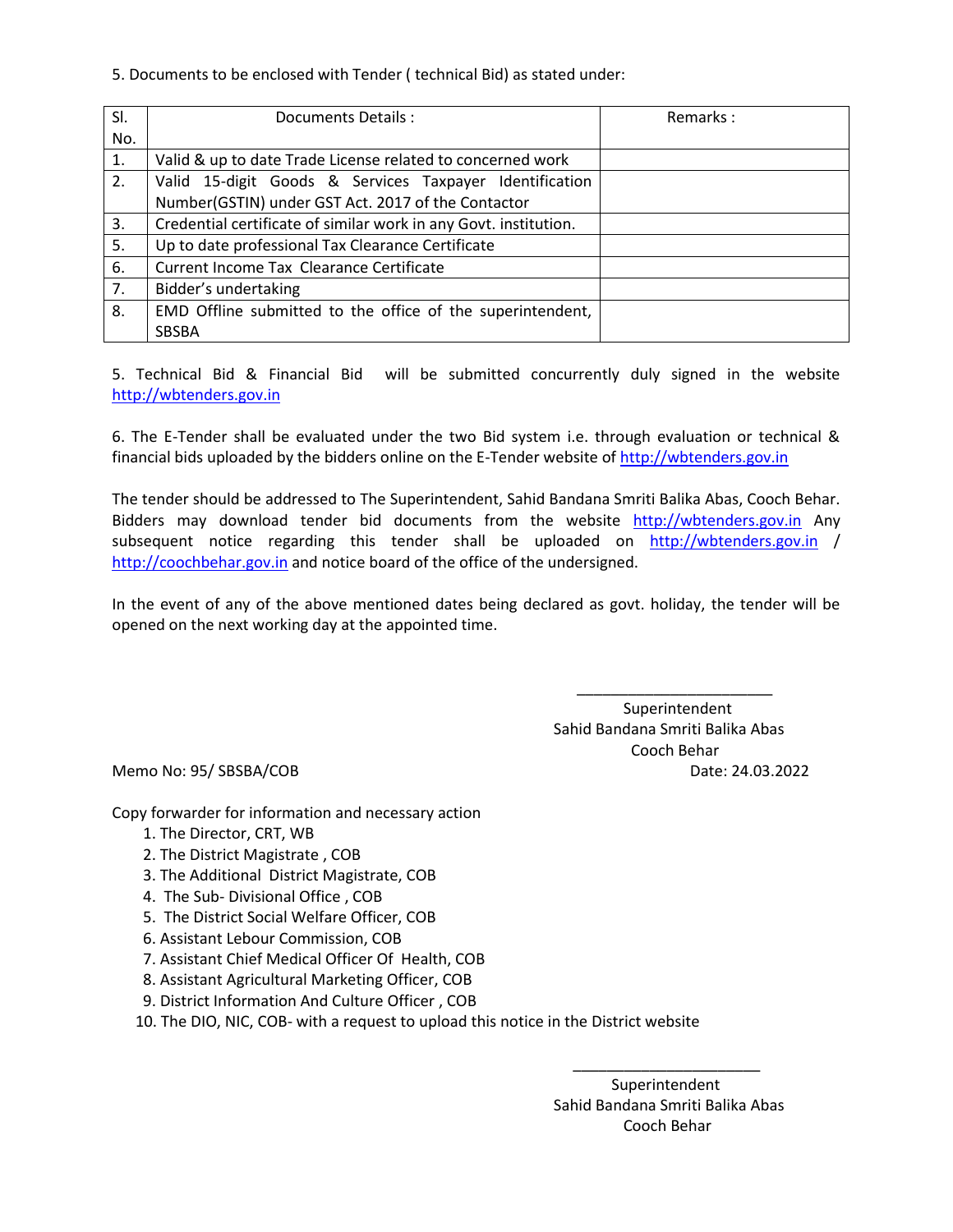

## TENDER NOTICE

Online tenders are invited for supply the articles detailed in the annexure to the tender Notice (Vide No. 95/SBSBA/22 dated: 24 March, 2022) for the period of one year.

## OBLIGATORY TERMS AND CONDITIONS

- 1. Last date of the submission of E-Tender is 18-04-22 till 6 P:M
- 2. Rate will be inclusive of all sorts of tax and other incidental charges till the point of delivery, i.e., institution.
- 4. Tenders shall have to submit with their tenders the credentials showing their standing as business contractors.
- 5. The tender committee is not bound to accept the lowest rate or to assign any reason thereof. The tender committee reserves the right of accepting the quotations for the articles tendered for.
- 6. All supplies of articles are to be made by the contractors in their own bags free of cost at this institution. The tenderer(s) will have no right to claim bags, tins, which are purchased along with articles.
- 7. The successful tenderers shall have to supply the articles within the time as may be fixed by the home authority. All articles should be of best and good quality. No objection shall be entertained from the contractors at any time during the period of contract. Rejected articles must be removed within 24 hours and if necessary by suitable on written or verbal notice of the home authority.
- 8. The extra cost of any tendered articles, purchase by this authority will have to be paid by the suppliers, if he/she/they fail to supply the articles ordered by home authority, within the given time limit and also with the preferred quality. In case of non-perishable articles, supply of one-month requirement may ordinarily be made at a time.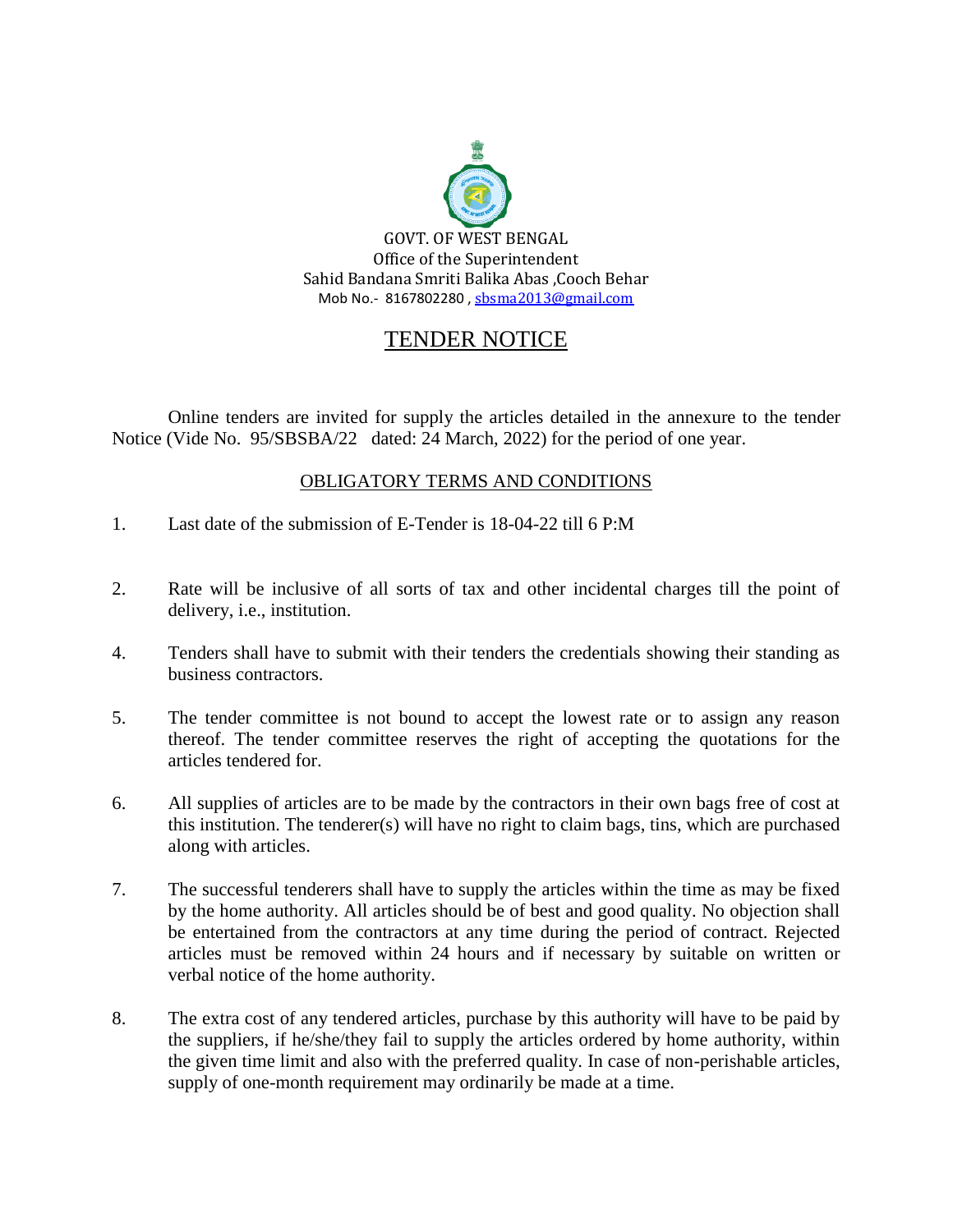- 9. No tender will be accepted unless it is accompanied by a NSC of 1% of total value of each group only purchased in the name of the accepted tenderer, duly pledged in favour of the undersigned.
- 10. Certified / attested copies of GST registration certificate & returns, income tax, professional tax clearances certificate and trade license, experience certificate (if any) should be furnished with the tender.
- 11. On receipt of final decision of the tender committee, the successful tenderer(s) will be required to deposit 3% of total value of each group as security money before entering into contract which is liable to forfeiture in case of violation of any of the terms and conditions as laid down in the tender notice.
- 12. The articles, as appropriate, must be supplied at controlled rate or whichever is less. Rice, wheat, Kerosene Oil and such other Govt. controlled articles must be supplied to this institution with 6% carrying charge above the whole-sale rate by the successful tenderer as and when required and ordered by this institution.
- 13. The Technical Bid of the tender will be opened by the Tender Committee on April 21, 2022 , 11:00 A:M
- 15. In case of finalization of these tender formalities during 2022, the undersigned will reserve the right to arrange for start working with the newly accepted tenderer as early as possible.
- 16. Under normal circumstances, all the articles for which the tender notice is floated shall have to be supplied for one year on the order of the undersigned.
- 17. The money in the form of security deposit will have to be submitted in the form of NSC, purchased in the name of the accepted tenderer, duly pledged in favour of the undersigned. Those NSCs will ONLY be released one month after the date of expiry of the period of contract subject to fulfillment to the contract satisfactorily.
- 18. Rates must be quoted both in figures and words. No erasure or over writing will be allowed.

SUPERINTENDENT DATED: - Dated March 24, 2022 SAHID BANDANA SMRITI BALIKA ABAS COOCH BEHAR